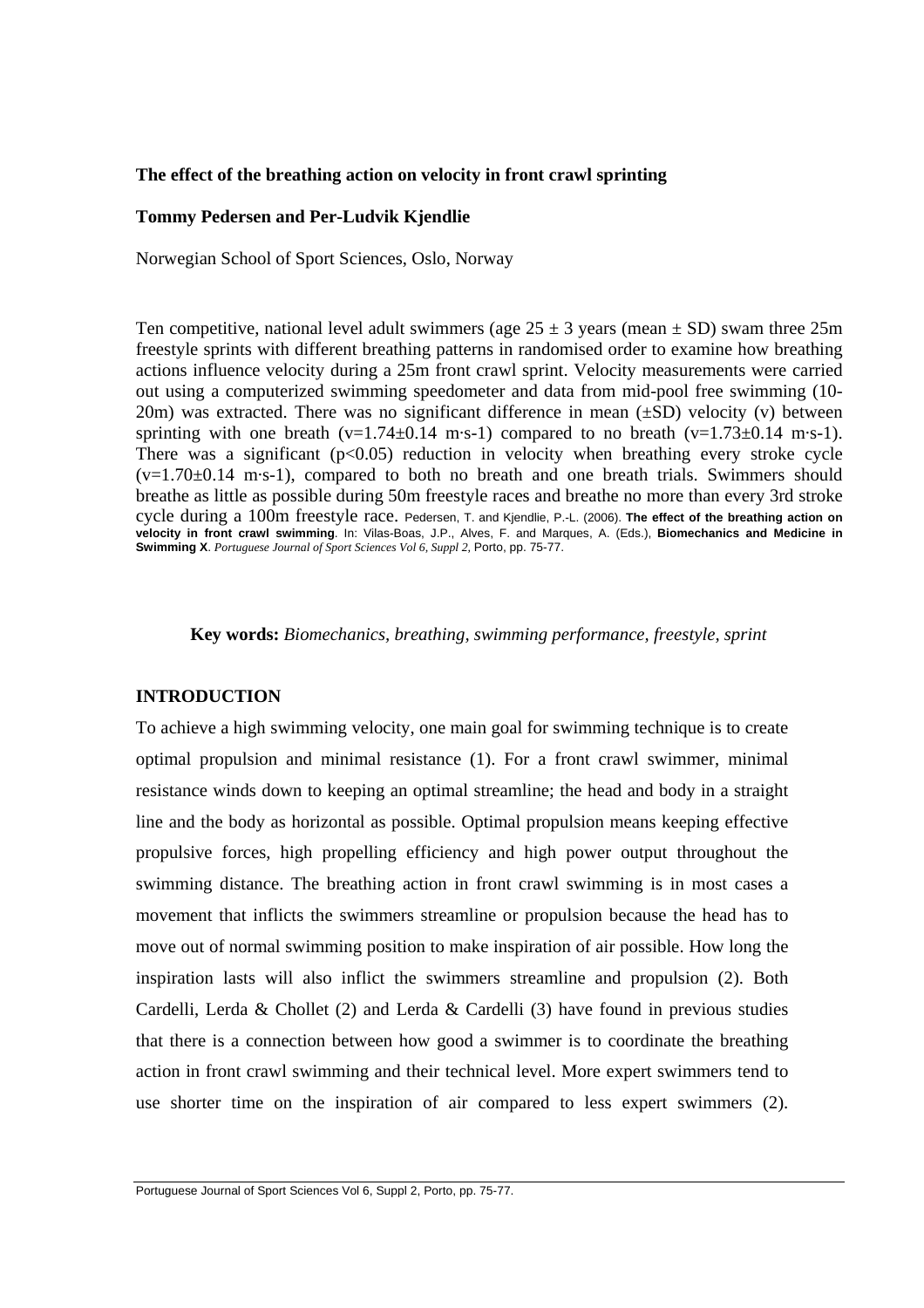Furthermore more expert swimmers were found to have an improved ability to coordinate arm-strokes and inspiration of air so that body balance and continued propulsion is more efficient also during the breathing action (3). Even so swimmers are often instructed to breathe as little as possible during 50 m sprint swimming, and during a 100 m race swimmers tend to reduce their breathing compared to longer distances.

The purpose of this study was to examine how breathing actions influence velocity during a 25m front crawl sprint by using two different breathing patterns compared to no breathing.

# **METHODS**

### Subjects:

Ten competitive, Norwegian national level, adult swimmers volunteered to participate in this study (8 males and 2 females, mean±SD; age 25±3 years, personal best 50m freestyle  $25.15\pm1.98$  sec, season best 50m freestyle  $25.62\pm2.19$  sec). All subjects signed an informed consent after having the protocol explained to them both verbally and in writing. Test protocol:

Before start of the trial the subjects conducted a standardized warm up of about 1500m including four short sprints. The trial consisted of three 25m freestyle sprints with different breathing patterns conducted in a randomised order: a) 25m sprint with no breathing b) 25m with one breath after 15m of swimming c) 25m with one breath every stroke cycle. All breathing was to the subjects' preferred side. Each 25m sprint started every 4 minutes, giving the subjects about 3 min and 45 sec recovery between each sprint. During this recovery they had to swim one 25m to get back to start, the rest of the recovery was passive.

### Measurements:

Velocity measurements were carried out using a computerized swimming speedometer, connected to the swimmer via a thin non elastic line. The speedometer, attached to the pool side, consisted of the speedometer and a digitizing unit. The speedometer had a reel for the line which was set to give a small, but constant resistance on the line to ensure a trouble free outlet of the line. The line went from the reel via a small wheel to the hip of the swimmer. The small wheel (9 cm inn diameter) was connected to the axis of an incremental encoder (Leine & Linde nr IS630, Strängnes, Sweden) which gave 250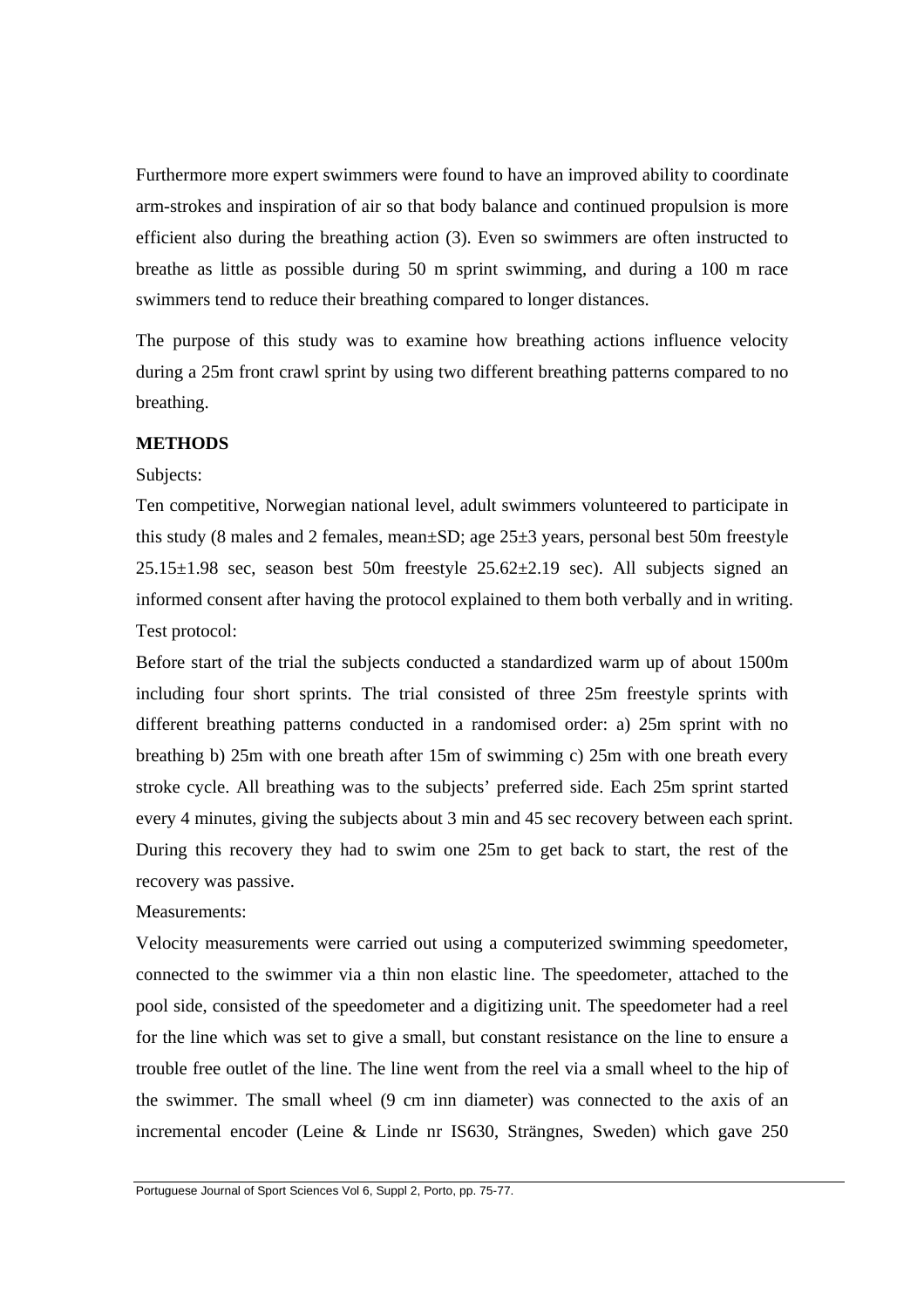square pulses (0-5V TTL logic) for every rotation of the wheel. The swimmers pulled the line and the incremental encoder produced impulses for every turn of the small wheel. These pulses was digitized in a computer card (DAQ 6024E, National instruments, USA), and the signal was treated with Digital acquisition software LabVIEW 7 Express (National Instruments, USA).

Every impulse from the speedometer gave position data which the program smoothened by a floating mean of 10 measurements. The velocity was then calculated in the program by a mean of two positions. Fig. 1. shows an example of the velocity output vs time. Sampled frequency was 100 Hz. The coefficient of variation for the equipment used was calculated to  $<$ 2 %.

A camera (Panasonic GS3, Japan) was used to film the swimmers above water while they swam each trial. This film was later used to find out the number of strokes performed in the 10m distance of the one breath trial, and how many breaths the swimmers had on the same distance on the breath every stroke cycle trial.

Data from mid-pool free swimming (10-20m) was extracted and used in all analyses.

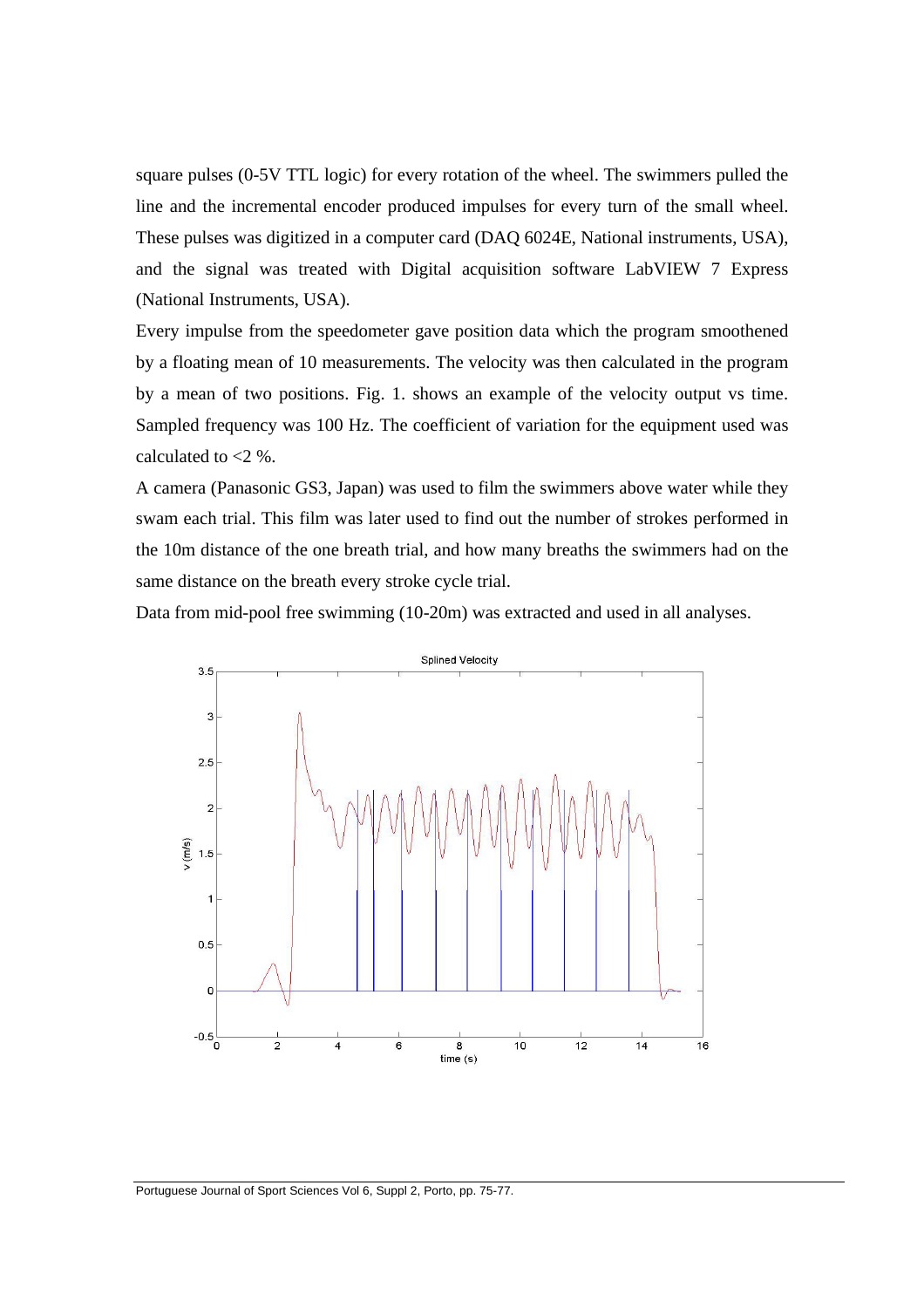Fig. 1: Example of velocity vs time curve from the speedometer data. Vertical lines represent right arm entry.

# Statistics:

All data are presented as mean  $\pm$  standard deviation. A paired t-test was used to determine difference between the trials where p<0.05 was considered significant.

# **RESULTS**

There was no significant difference in mean velocity (v) between 10m of mid pool sprinting when the swimmers took one breath compared to no breath. To breathe once every 10 meters equalled about one breath every  $3<sup>rd</sup>$  stroke cycle for the swimmers in this study. There was a significant ( $p<0.05$ ) reduction in velocity when breathing every stroke cycle, compared to both no breath and one breath trials, see table 1. The swimmers in this study breathed 5-7 times over 10m of mid pool sprinting when breathing every stroke cycle.

Table 1: Mean velocity  $(\pm SD)$  from the three trials.

|                                                                     |                          |                          | Breath every             |
|---------------------------------------------------------------------|--------------------------|--------------------------|--------------------------|
|                                                                     | No breath                | One breath               | stroke cycle             |
|                                                                     | $V_{10-20}$ $(m·s^{-1})$ | $V_{10-20}$ $(m·s^{-1})$ | $V_{10-20}$ $(m·s^{-1})$ |
| Mean $(\pm SD)$                                                     | 1.74 $(\pm 0.14)$        | 1.73 $(\pm 0.14)$        | $1.70*(\pm 0.14)$        |
| significant different from both no and one breath trials $(p<0.05)$ |                          |                          |                          |

# **DISCUSSION**

The results indicate that swimmers at this performance level may breathe once every  $3<sup>rd</sup>$ stroke cycle without loosing velocity due to breathing actions in front crawl sprint. If swimmers breathe every stroke cycle they may loose up to about 0.1 sec pr 10m of mid pool swimming.

Unpublished observations of 50m freestyle for males at the Norwegian Long course National championship 2004 showed that all the top 8 swimmers breathed 1, 2 or 3 times with at least 3 stroke cycles in between each breath in the final. Even though there was no significant difference between the one and no breath trial in this study, a difference of only 0.01 m·s<sup>-1</sup> as found here represents a loss of 0.03 sec over 10 m swimming. Even at this performance level a loss of 0.03 sec because of one extra breath could mean  $2<sup>nd</sup>$  place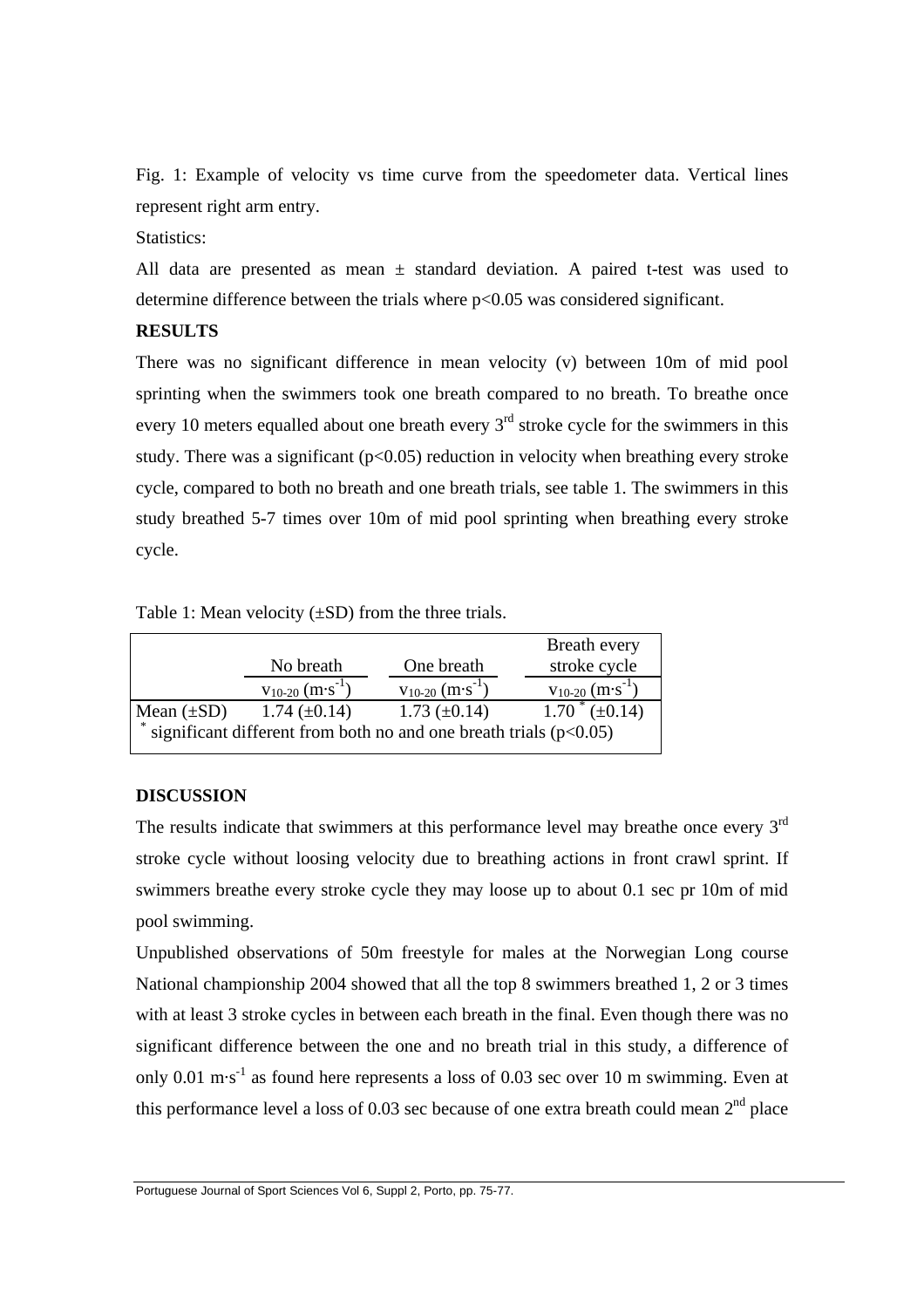instead of  $1<sup>st</sup>$  place. There were individual differences; the highest difference between noand one breath trial was  $0.04 \text{ m} \cdot \text{s}^{-1}$  or  $0.15 \text{ sec}$ . This indicates that all swimmers can gain by learning better breathing technique and breath control, but coaches should know that some individuals have even more to gain.

Furthermore, observations of the 100m freestyle race for both females and males in the same National Championship revealed that 100m freestyle swimmers seemed to vary what breathing pattern they choose, but most common was to breathe every  $2<sup>nd</sup>$ ,  $3<sup>rd</sup>$  or  $4<sup>th</sup>$ stroke cycle for the first part of the race, and than increase to every stroke cycle or every  $2<sup>nd</sup>$  stroke cycle the last part of the race. Only a few swimmers choose to breathe as little as every  $3<sup>rd</sup>$  or  $4<sup>th</sup>$  stroke cycle throughout the race, amongst these was the winner of both male and female 100m freestyle. The main reason for swimmers to increase their breathing pattern the last part of a 100m race is caused by an urge to breathe more due to a lower partial  $CO<sub>2</sub>$  pressure in the blood caused by the high intensity of the swimming. Peyrebrune et al. (4) found no reduced performance based on physiological markers when swimmers breathed as little as every  $4<sup>th</sup>$  stroke cycle, during 55 sec of tethered swimming. This indicates that the swimmers can choose to breathe as little as every  $3<sup>rd</sup>$  to 4<sup>th</sup> stroke cycle without loss in performance due to either physiological factors or biomechanical factors (breathing action).

## **CONCLUSION**

Coaches should stress breath control both in training and competitions and also teach effective breathing technique to avoid velocity reductions due to breathing actions. In a 50 m freestyle sprint the swimmers should breathe as little as possible, but during 100 m race swimmers must breathe more and can breath as often as every  $3<sup>rd</sup>$  stroke cycle without to much loss of velocity compared to breathing more often. To give accurate advice about which breathing patterns to use in 100m races, both individual differences in technique and physiological and metabolic variables must be taken into consideration. A further investigation in this matter seems necessary, combining biomechanical and physiological methods.

#### **REFERENCES**

 1. Toussaint HM and Beek PJ (1992) Biomechanics of competitive front crawl swimming. *Sports Med.* 13:8-24.